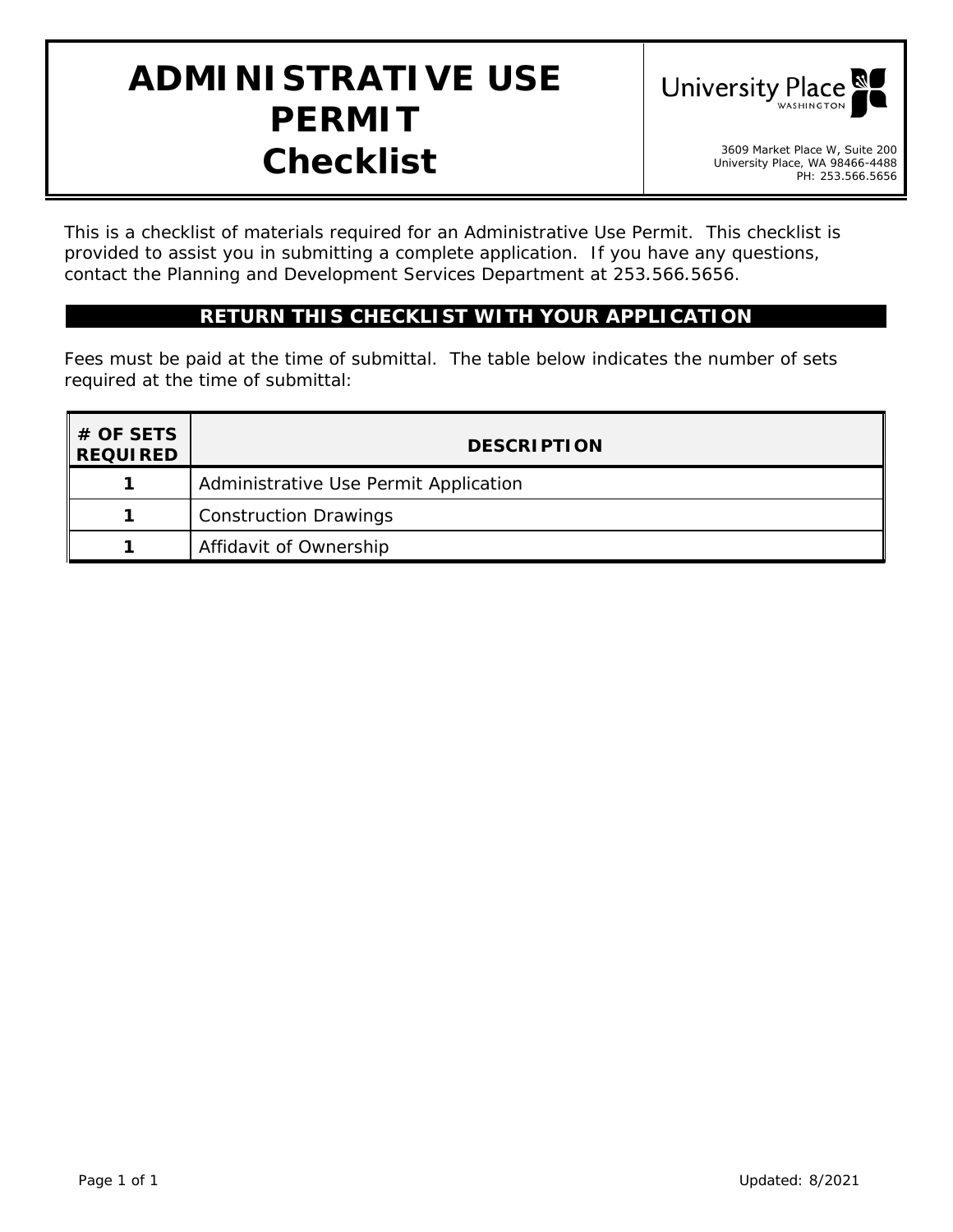# **ADMINISTRATIVE USE PERMIT Application**



3609 Market Place W, Suite 200<br>University Place, WA 98466-4488 PH: 253.566.5656

## *Please type or print clearly. Incomplete information may delay the project approval.*

| <b>APPLICANT:</b>                   | Phone:          | Fax: |
|-------------------------------------|-----------------|------|
| Address (Street, City, State, Zip): | E-Mail Address: |      |
| <b>PROPERTY OWNER:</b>              | Phone:          | Fax: |
| Address (Street, City, State, Zip): | E-Mail Address: |      |
| <b>AGENT:</b>                       | Phone:          | Fax: |
| Address (Street, City, State, Zip): | E-Mail Address: |      |

| <b>PROJECT NAME &amp; TYPE:</b> |              |                   |          |                         |  |  |  |
|---------------------------------|--------------|-------------------|----------|-------------------------|--|--|--|
| Project Address:                |              | Parcel Number(s): |          |                         |  |  |  |
| Zoning:                         | Current Use: |                   |          |                         |  |  |  |
| Area/Acreage:                   | Township:    | Range:            | Section: | <b>Quarter Section:</b> |  |  |  |

#### **PROVIDE A** *DETAILED* **DESCRIPTION OF THE PROPOSAL. (MAY BE ATTACHED)**

| Describe the proposal's assurances that granting the Administrative Use Permit will not be<br>detrimental to the public health, safety, and general welfare. |
|--------------------------------------------------------------------------------------------------------------------------------------------------------------|
|                                                                                                                                                              |
|                                                                                                                                                              |
|                                                                                                                                                              |
|                                                                                                                                                              |
|                                                                                                                                                              |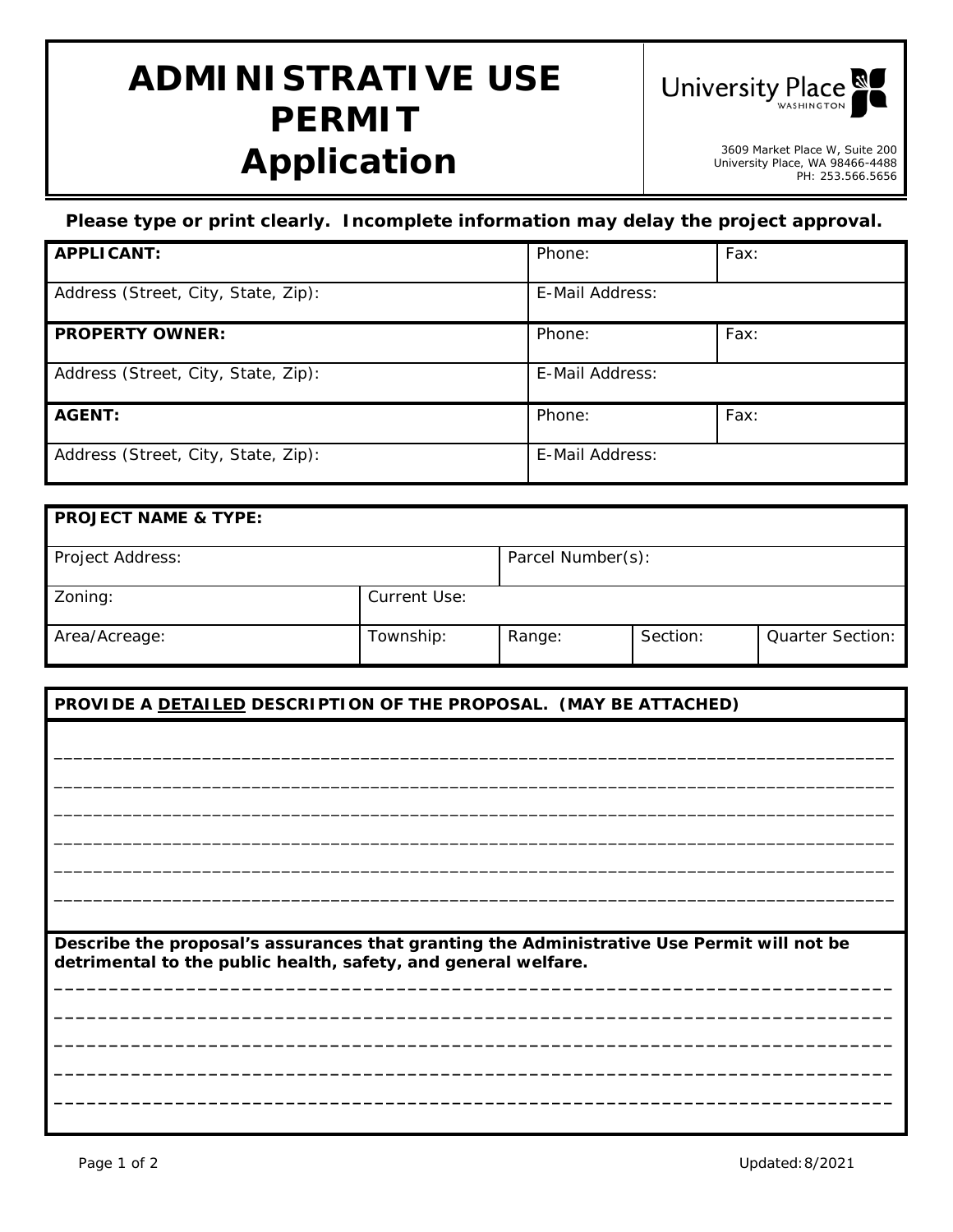| Describe the proposal's assurances that granting the Administrative Use Permit will not be<br>injurious to the uses, property, or improvements adjacent to, and in the vicinity of, the site<br>where the proposed use is to be located. |
|------------------------------------------------------------------------------------------------------------------------------------------------------------------------------------------------------------------------------------------|
| How do you plan to protect surrounding properties, neighborhoods and the general public from<br>any adverse impacts associated with the proposed use?                                                                                    |
|                                                                                                                                                                                                                                          |
|                                                                                                                                                                                                                                          |
|                                                                                                                                                                                                                                          |
| How will you mitigate any impact of the proposed use and how can the actions be monitored<br>and enforced?                                                                                                                               |
|                                                                                                                                                                                                                                          |
|                                                                                                                                                                                                                                          |
|                                                                                                                                                                                                                                          |
| I hereby certify under penalty of periury under the laws of the State of Washington that I am the                                                                                                                                        |

inder penalty of perjury under the laws of the State of Washington that I am the applicant listed above, and that all information and evidence herewith submitted are in all respects and to the best of my knowledge and belief, true and complete. I understand that the filing fee accompanying this application is not refundable, and is only for the purposes of defraying the normal administrative expenses of processing the application, and that the payment of said fees does not result in automatic issuance of the permit requested in this application.

| Print Name: | $\Box$ Owner | $\Box$ Agent/Other (specify): |
|-------------|--------------|-------------------------------|
| Signature:  | Date:        |                               |